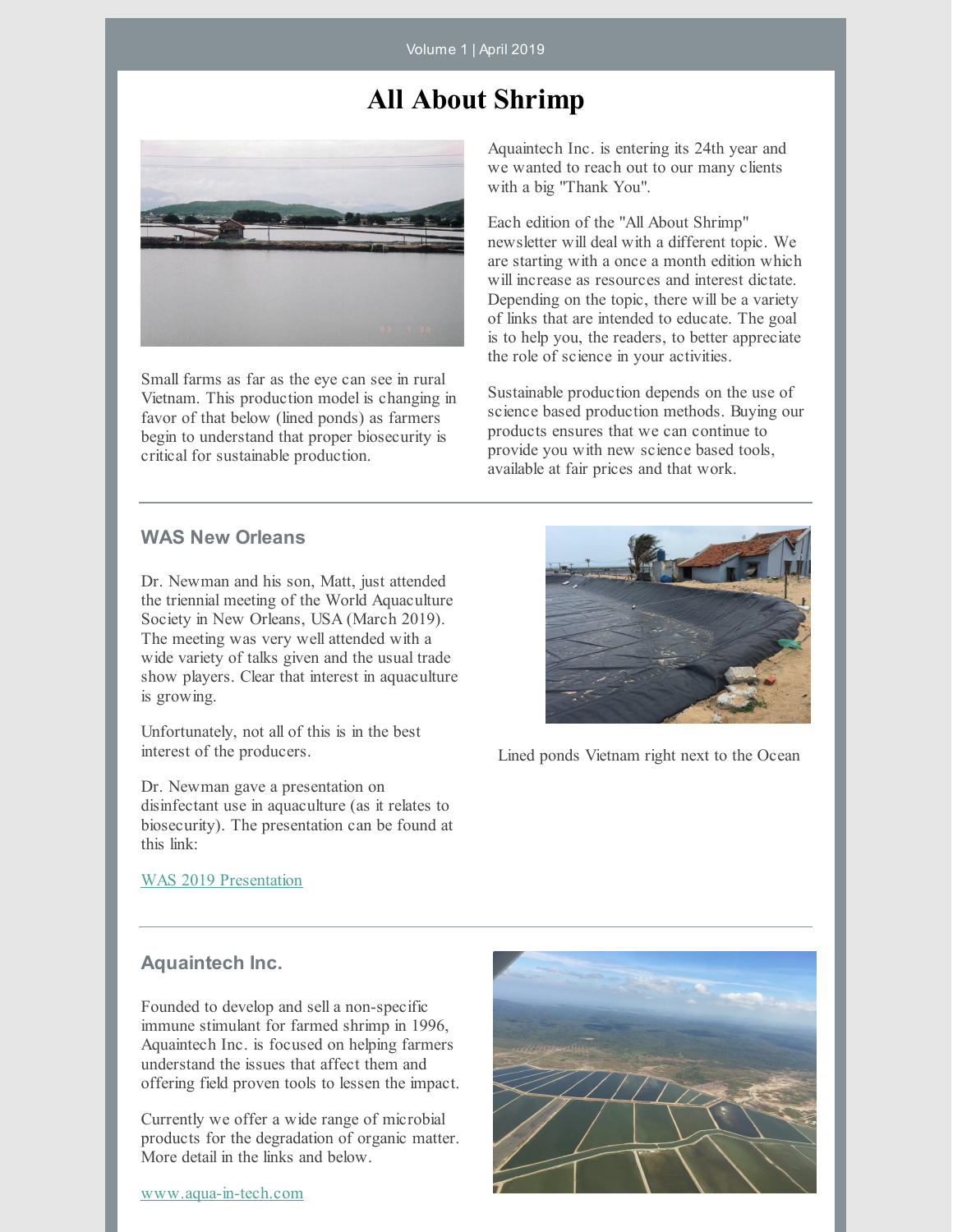# **White feces and what can you do about it?**



Aquaintech Inc. sells a variety of microbial products for the degradation of organic matter. Clients have noted many benefits, including:

Reduced vibrio loads in hatchery tanks and farm ponds

Reduced blue green algae loads

Reduced ammonia levels

Reduced hydrogen sulfide levels

Much cleaner pond bottoms throughout cycle and at harvest

Cleaner shrimp at harvest

Less fouling issues

In some cases, higher survivals\*

\* Note that claims of increased survivals must be accompanied by statistics. There is so much variability between ponds that it is easy to claim that these products increase survivals based on cherry picking data.

# **White Feces Fact Sheet**

This is a summary of what is in the literature and what was gathered from talking with researchers in the field.

At this time the exact cause of the disease is not known. It appears to be bacterial although more than one genus has been implicated. Efforts for control should focus on lessening organic matter accumulation and better biosecurity in the hatchery.

## [White](https://www.bioremediationaquaculture.com/links-from-newsletter.html) Feces Fact Sheet

## *A PRIMER on probiotics for shrimp*.

Probiotics are defined (by consensus and the FAO) as living organisms (typically bacteria although fungi and others are included) that are fed to an animal. They colonize the animals intestinal tract, change the microbiome and impact the animals health.

These do not exist for shrimp despite claims to the contrary. Production environments are not controlled and the literature clearly shows that what is in the shrimps (or fish) microbiome is consistent with what it in their environment and that it is constantly evolving. This link takes you to a relevant paper.

Microbiome [manipulation](https://www.bioremediationaquaculture.com/links-from-newsletter.html) in shrimp: fact or fiction?

The link at the bottom of the newsletter will take you to our web site outlining our products for bioremediation.

Some of what we have learned over the years:

*The Myth:* Many of our competitors would have you believe that very high spore counts are what you need.

*The Reality:* There is no relationship between spore counts and how well the product works. Most of the spores never germinate. How many do and how well they grow depends on nutrient loads.

*The Myth:* The more strains the better.

*The Reality:* Various strains germinate at